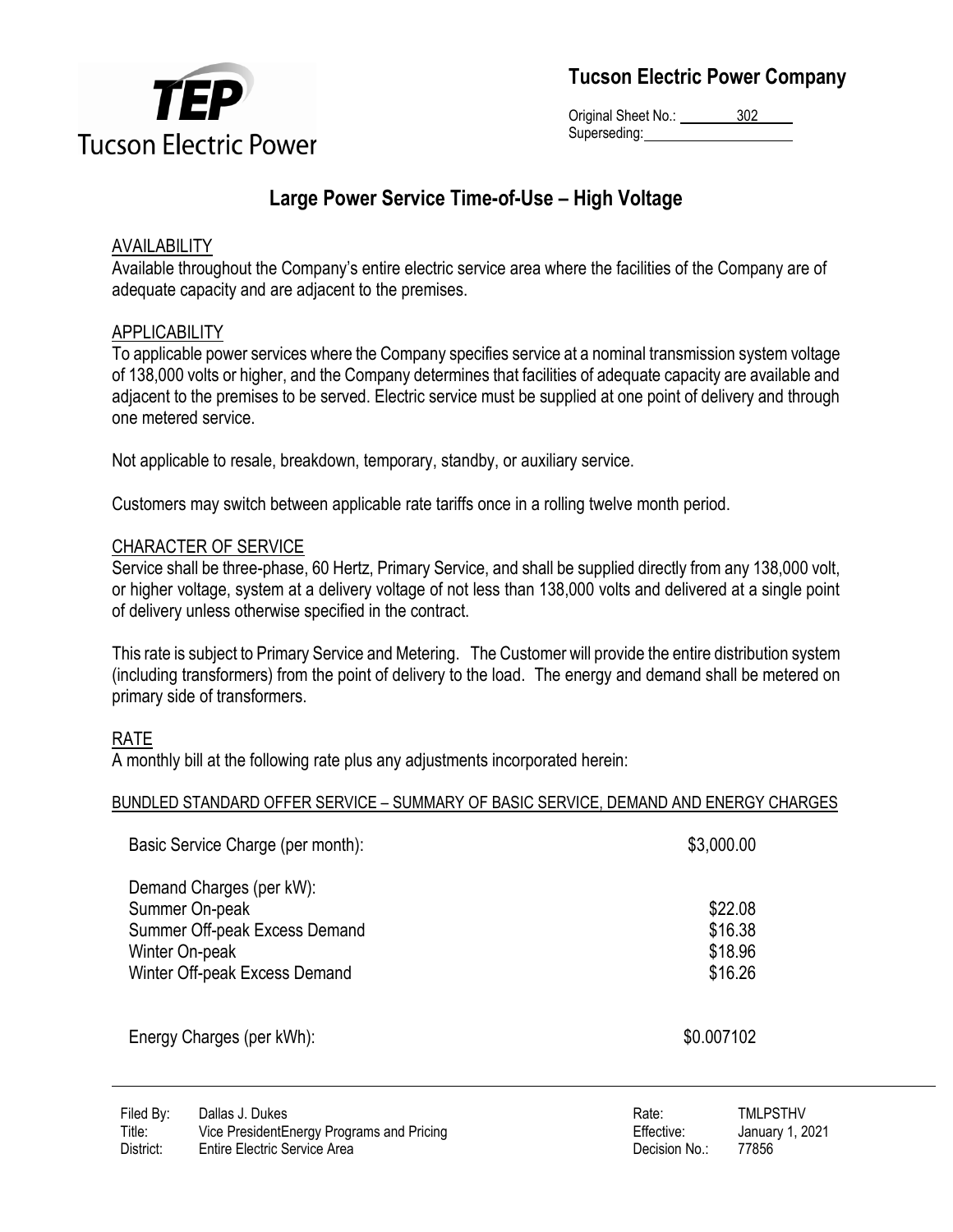

Original Sheet No.: 302 - 1 Superseding:

|                                                                                                             | Summer            | Winter            |
|-------------------------------------------------------------------------------------------------------------|-------------------|-------------------|
| Power Supply Charges (per kWh)                                                                              | (May – September) | (October – April) |
| Base Power Supply On-Peak                                                                                   | \$0.045761        | \$0.029330        |
| Base Power Supply Off-Peak                                                                                  | \$0.022292        | \$0.022203        |
| The Dower Supply Charge is the sum of the Rase Dower Supply Charge and the Durchased Dower and Eugl Adjustm |                   |                   |

The Power Supply Charge is the sum of the Base Power Supply Charge and the Purchased Power and Fuel Adjustment Clause (PPFAC), a per kWh adjustment in accordance with Rider-1-PPFAC. PPFAC reflects increases or decreases in the cost to the Company for energy either generated or purchased above or below the base cost per kWh sold.

#### TIME-OF-USE TIME PERIODS

The Summer On-Peak period is 2:00 p.m. to 8:00 p.m., Monday through Friday (excluding Memorial Day, Independence Day, and Labor Day).

The Winter On-Peak periods are 6:00 a.m. - 10:00 a.m. and 5:00 p.m. - 9:00 p.m., Monday through Friday (excluding Thanksgiving Day, Christmas Day, and New Year's Day).

All other hours are Off-Peak. If a holiday falls on Saturday, the preceding Friday is designated Off-Peak; if a holiday falls on Sunday, the following Monday is designated Off-Peak.

#### BILLING DEMAND

The monthly On-Peak billing demand shall be the greatest of the following:

1. The greatest measured 15-minute interval demand read by the meter during the on-peak hours of the billing period;

2. 2. 75% of the greatest on-peak period billing demand used for billing purposes in the preceding 11 months;

3. The contract capacity or 10,000 kW, whichever is greater

Additionally, the monthly Off-Peak Excess demand shall be the greatest measured 15-minute interval demand read of the meter during the off-peak hours of the billing period that is in excess (i.e. positive incremental amount above) of 150% of that billing period's On-Peak measured demand.

#### POWER FACTOR ADJUSTMENT

The Customer agrees to maintain, as nearly as practicable, a unity power factor. In the event that the Customer's power factor for any billing month is less than ninety-five percent (95%), an adjustment shall be applied to the bill as follows:

(Maximum Demand / (.05 + PF) - Maximum Demand) x Demand Charge Where Maximum Demand is the highest measured fifteen (15) minute demand in kilowatts during the billing period.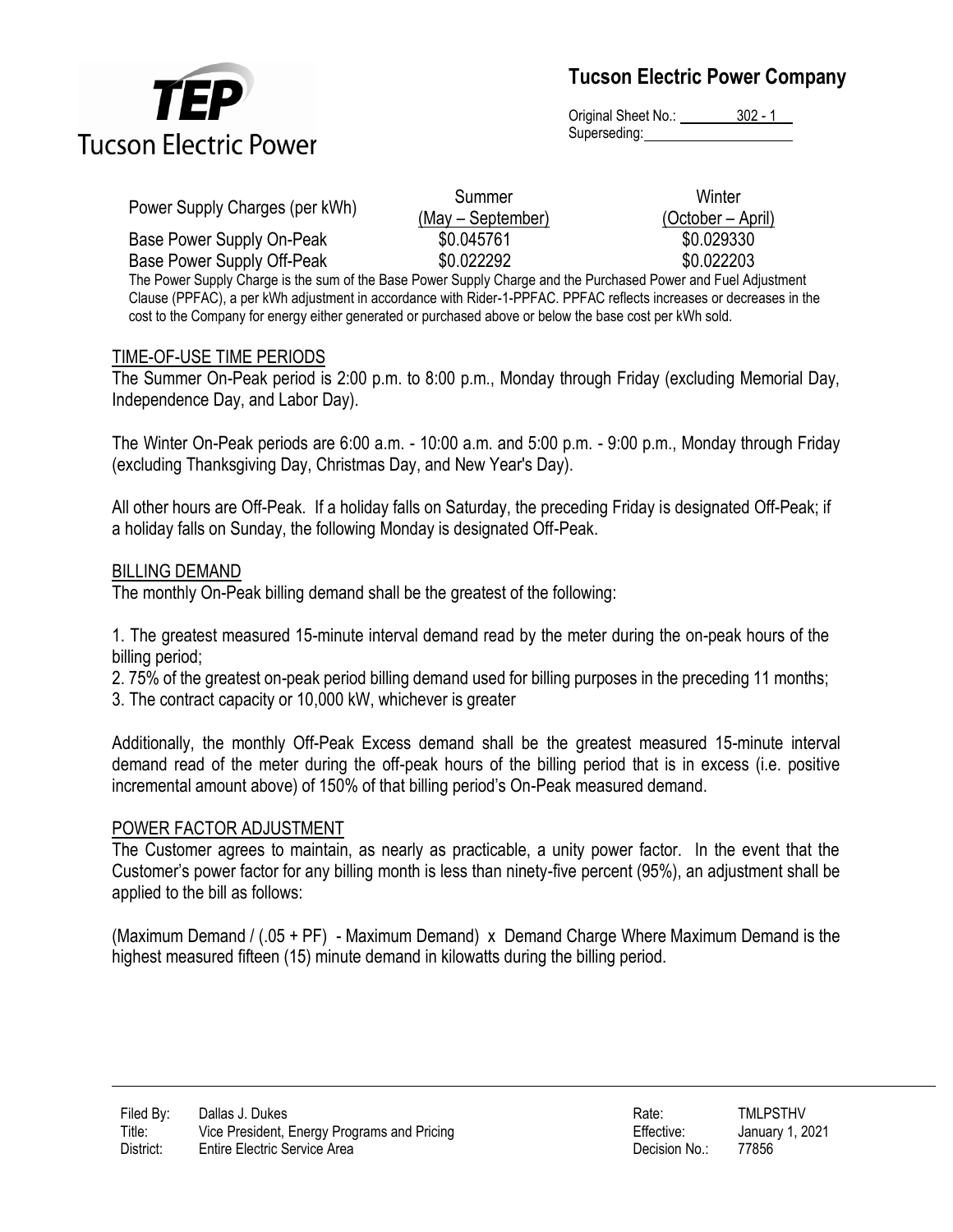

Original Sheet No.: 302 - 2 Superseding:

### POWER FACTOR

1. The Company may require the Customer by written notice to either maintain a specified minimum lagging power factor or the Company may after thirty (30) days install power factor corrective equipment and bill the Customer for the total costs of this equipment and installation.

2. In the case of apparatus and devices having low power factor, now in service, which may hereafter be replaced, and all similar equipment hereafter installed or replaced, served under general commercial schedules, the Company may require the Customer to provide, at the Customer's own expense, power factor corrective equipment to increase the power factor of any such devices to not less than ninety (90) percent.

3. 3. If the Customer installs and owns the capacitors needed to supply their reactive power requirements, then the Customer must equip them with suitable disconnecting switches, so installed that the capacitors will be disconnected from the Company's lines whenever the Customer's load is disconnected from the Company's facilities.

4. 4. Gaseous tube installations totaling more than one thousand (1,000) volt-amperes must be equipped with capacitors of sufficient rating to maintain a minimum of ninety percent (90%) lagging power factor.

5. 5. Company installation and removal of metering equipment to measure power factor will be at the discretion of the Company.

### DIRECT ACCESS

A Customer's Direct Access bill will include all unbundled components except those services provided by a qualified third party. Those services may include Metering (Installation, Maintenance and/or Equipment), Meter Reading, Billing and Collection, Transmission and Generation. If any of these services are not available from a third party supplier and must be obtained from the Company, the rates for Unbundled Components set forth in this tariff will be applied to the customer's bill.

### FOR DIRECT ACCESS: ARIZONA INDEPENDENT SCHEDULING ADMINISTRATOR (AZISA) CHARGE

A charge per kWh shall, subject to FERC authorization, be applied for costs associated with the implementation of the AZISA in Arizona.

### TEP STATEMENT OF CHARGES

For all additional charges and assessments approved by the Arizona Corporation Commission see the TEP Statement of Charges which is available on TEP's website at www.tep.com.

### TAX CLAUSE

To the charges computed under the above rate, including any adjustments, shall be added the applicable proportionate part of any taxes or governmental impositions which are or may in the future be assessed on the basis of gross revenues of the Company and/or the price or revenue from the electric energy or service sold and/or the volume of energy generated or purchased for sale and/or sold hereunder.

### RULES AND REGULATIONS

The standard Rules and Regulations of the Company as on file with the Arizona Corporation Commission shall apply where not inconsistent with this rate.

| Filed By: | Dallas J. Dukes                             | Rate.         | TMLPSTHV        |
|-----------|---------------------------------------------|---------------|-----------------|
| Title:    | Vice President, Energy Programs and Pricing | Effective:    | January 1, 2021 |
| District: | <b>Entire Electric Service Area</b>         | Decision No.: | 77856           |

| Rate:         | <b>TMLPSTHV</b> |
|---------------|-----------------|
| Effective:    | January 1, 2021 |
| Decision No.: | 77856           |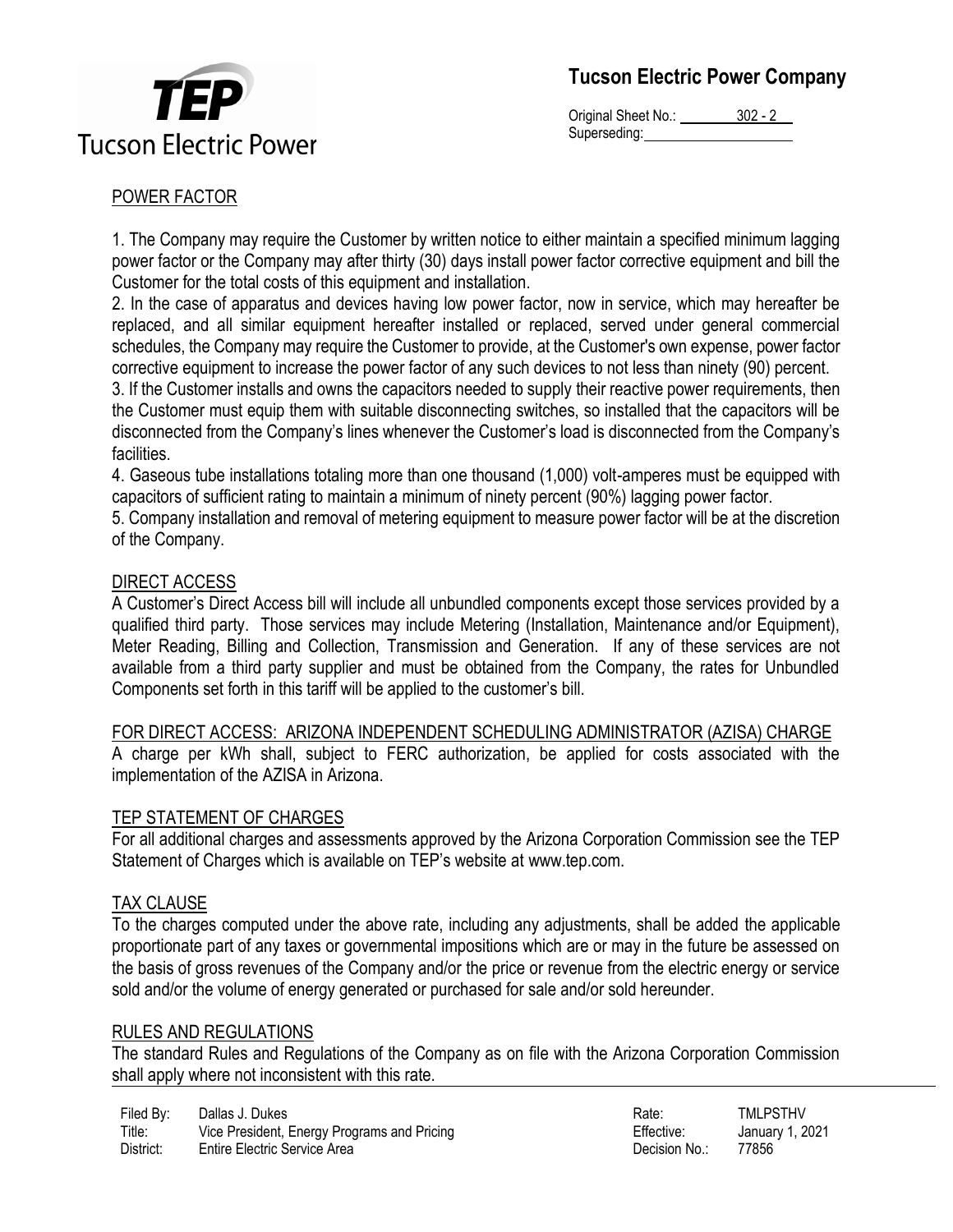

Original Sheet No.: 302 - 3 Superseding: William Superseding:

### ADDITIONAL NOTES

Additional charges may be directly assigned to a customer based on the type of facilities (e.g., metering) dedicated to the customer or pursuant to the customer's contract, if applicable. Additional or alternate Direct Access charges may be assessed pursuant to any Direct Access fee schedule authorized.